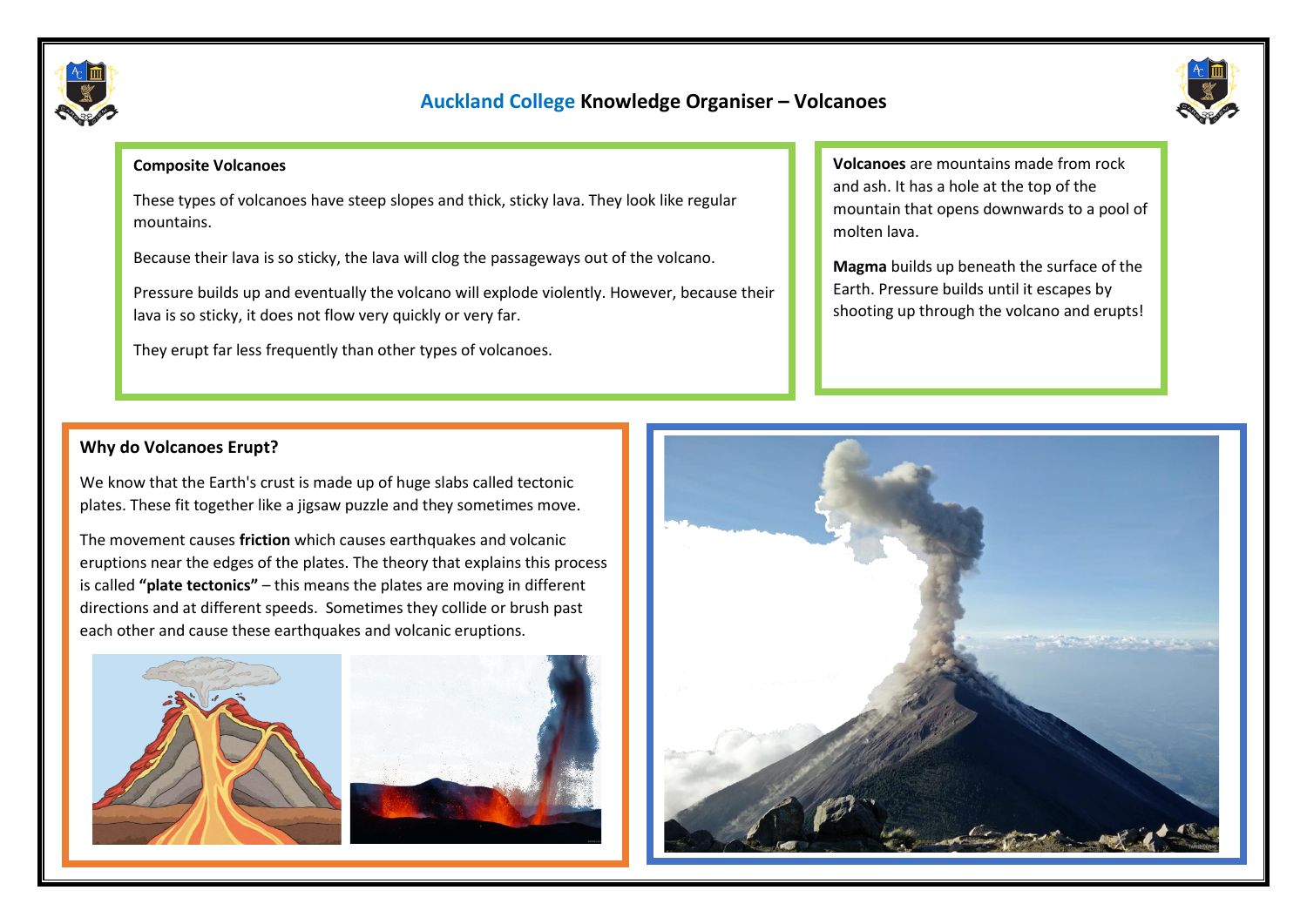

### **Auckland College Knowledge Organiser – Volcanoes**



#### **What is our Earth made of?**

Deep in the Earth, it is extremely hot. It is so hot, in fact, that rocks actually melt and form **magma**, which makes up the mantle of the Earth.

The **mantle** is approximately 1,802 miles thick and is made of a solid, rocky substance called molten rock or magma. This is what escapes when a volcano erupts.

#### **Where are most Volcanoes located?**

The "Ring of Fire" is an area of the Pacific Ocean that is shaped like a horseshoe. It is home to 90% of the world's earthquakes and 75% of the world's volcanoes.

It contains a string of 452 volcanoes, which stretches from the southern tip of South America, up along the coast of North America, down through Japan, and into New Zealand.





#### **The Mantle**

The upper mantle mixes and moves, which creates pressure underneath the crust. This pressure can sometimes cause the mantle to leak out onto the surface of the earth **– this is a volcano!**

Over time, as this magma leaks out, the volcano will get bigger and bigger.

### **The Three Stages of Volcanoes**

Scientists have placed volcanoes in to three different categories:

- ➢ **Active**
- ➢ **Dormant**
- ➢ **Extinct**

#### **Active**

An active volcano is one that has erupted recently, and there is the possibility that it may erupt again.

#### **Dormant**

A dormant volcano is one that has not erupted for a long time, however, it may still erupt in the future.

#### **Extinct**

An extinct volcano is one which has erupted thousands of years ago, but it will probably never erupt again.